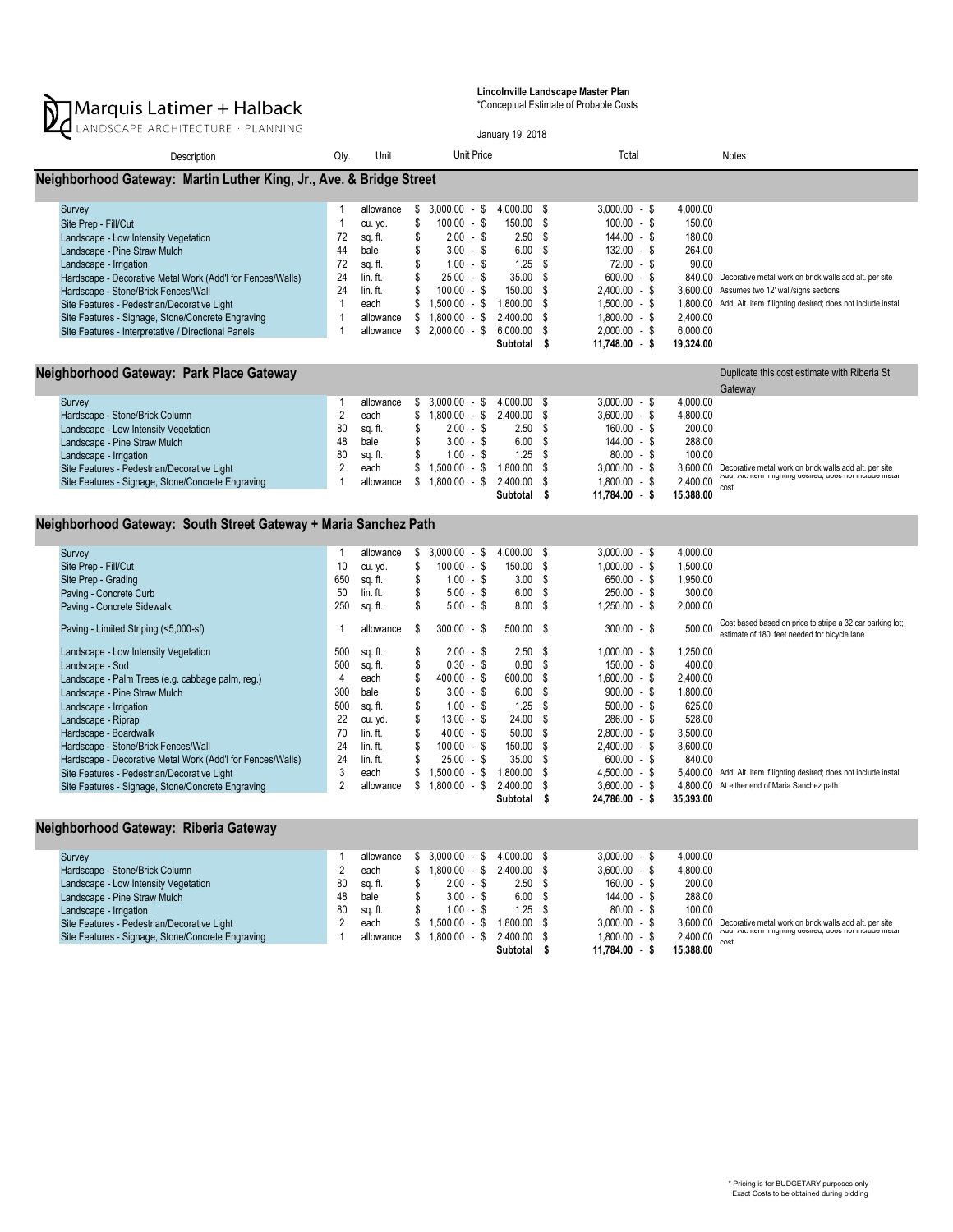

Lincolnville Landscape Master Plan

\*Conceptual Estimate of Probable Costs

| LANDSCAPE ARCHITECTURE · PLANNING                                                                                                                                                                                                                                                                                                                                                                                                                                                                                                                                                                                                                                                 |                                                                                                                                                                                               |                                                                                                                                                                                 |                                                                                              |                                                                                                                                                                                                                                       |  | January 19, 2018                                                                                                                                                                                                                                                                                  |  |                                                                                                                                                                                                                                                                                                                           |                                                                                                                                                                           |                                                                                                                                                                                                                                                                                                                                                                                                                                                             |  |  |
|-----------------------------------------------------------------------------------------------------------------------------------------------------------------------------------------------------------------------------------------------------------------------------------------------------------------------------------------------------------------------------------------------------------------------------------------------------------------------------------------------------------------------------------------------------------------------------------------------------------------------------------------------------------------------------------|-----------------------------------------------------------------------------------------------------------------------------------------------------------------------------------------------|---------------------------------------------------------------------------------------------------------------------------------------------------------------------------------|----------------------------------------------------------------------------------------------|---------------------------------------------------------------------------------------------------------------------------------------------------------------------------------------------------------------------------------------|--|---------------------------------------------------------------------------------------------------------------------------------------------------------------------------------------------------------------------------------------------------------------------------------------------------|--|---------------------------------------------------------------------------------------------------------------------------------------------------------------------------------------------------------------------------------------------------------------------------------------------------------------------------|---------------------------------------------------------------------------------------------------------------------------------------------------------------------------|-------------------------------------------------------------------------------------------------------------------------------------------------------------------------------------------------------------------------------------------------------------------------------------------------------------------------------------------------------------------------------------------------------------------------------------------------------------|--|--|
| Description                                                                                                                                                                                                                                                                                                                                                                                                                                                                                                                                                                                                                                                                       | Qty.                                                                                                                                                                                          | Unit                                                                                                                                                                            |                                                                                              | Unit Price                                                                                                                                                                                                                            |  |                                                                                                                                                                                                                                                                                                   |  | Total                                                                                                                                                                                                                                                                                                                     |                                                                                                                                                                           | <b>Notes</b>                                                                                                                                                                                                                                                                                                                                                                                                                                                |  |  |
| Pocket Park: Weeden Park                                                                                                                                                                                                                                                                                                                                                                                                                                                                                                                                                                                                                                                          |                                                                                                                                                                                               |                                                                                                                                                                                 |                                                                                              |                                                                                                                                                                                                                                       |  |                                                                                                                                                                                                                                                                                                   |  |                                                                                                                                                                                                                                                                                                                           |                                                                                                                                                                           |                                                                                                                                                                                                                                                                                                                                                                                                                                                             |  |  |
| Survey<br>Site Prep - Fill/Cut<br>Site Prep - Grading<br>Paving - Concrete Sidewalk<br>Hardscape - Chain-linked Fencing<br>Landscape - Low Intensity Vegetation<br>Landscape - Pine Straw Mulch<br>Landscape - Irrigation<br>Landscape - Gravel<br>Landscape - Sod<br>Site Features - Signage, Stone/Concrete Engraving<br>Site Features - Benches (Movable)<br>Site Features - Dog Station<br>Site Features - Trash Receptacles                                                                                                                                                                                                                                                  | $\mathbf{1}$<br>30<br>840<br>150<br>195<br>375<br>225<br>2,125<br>$\overline{7}$<br>1,750<br>$\mathbf{1}$<br>$\overline{1}$<br>$\mathbf{1}$<br>$\overline{1}$                                 | allowance<br>cu. yd.<br>sq. ft.<br>sq. ft.<br>lin. ft.<br>sq. ft.<br>bale<br>sq. ft.<br>cu. yd.<br>sq. ft.<br>allowance<br>each<br>each<br>each                                 | \$<br>\$<br>\$<br>\$<br>\$<br>\$<br>\$<br>\$<br>\$<br>\$<br>\$<br>\$<br>\$<br>\$             | $3,000.00 - $$<br>$100.00 - $$<br>$1.00 - $$<br>$5.00 - $$<br>$6.00 - $$<br>$2.00 - $$<br>$3.00 - $$<br>$1.00 - S$<br>$150.00 - $$<br>$0.30 - $$<br>$1,800.00 - $$<br>$400.00 - $$<br>$100.00 - $$<br>$300.00 - $$                    |  | 4,000.00 \$<br>150.00 \$<br>3.00 <sup>5</sup><br>$8.00\%$<br>$9.00$ \$<br>2.50S<br>$6.00$ \$<br>$1.25$ \$<br>190.00 \$<br>$0.80$ \$<br>2,400.00 \$<br>800.00 \$<br>400.00 \$<br>700.00 \$<br>Subtotal \$                                                                                          |  | $3,000.00 - $$<br>$3,000.00 - $$<br>$840.00 - $$<br>$750.00 - $$<br>$1,170.00 - $$<br>$750.00 - $$<br>$675.00 - $$<br>$2,125.00 - $$<br>$1,050.00 - $$<br>$525.00 - $$<br>$1,800.00 - $$<br>$400.00 - $$<br>$100.00 - $$<br>$300.00 - $$<br>$16,485.00 - $$                                                               | 4.000.00<br>4.500.00<br>2.520.00<br>1,200.00<br>1,755.00<br>937.50<br>1,350.00<br>2.656.25<br>1,330.00<br>1,400.00<br>2,400.00<br>800.00<br>400.00<br>700.00<br>25.948.75 | Assumes CoSA will need prevent dogs intruding into<br>neighborign properites.                                                                                                                                                                                                                                                                                                                                                                               |  |  |
| <b>Pocket Park: Twine Park</b>                                                                                                                                                                                                                                                                                                                                                                                                                                                                                                                                                                                                                                                    |                                                                                                                                                                                               |                                                                                                                                                                                 |                                                                                              |                                                                                                                                                                                                                                       |  |                                                                                                                                                                                                                                                                                                   |  |                                                                                                                                                                                                                                                                                                                           |                                                                                                                                                                           |                                                                                                                                                                                                                                                                                                                                                                                                                                                             |  |  |
| Survey<br>Site Prep - Fill/Cut<br>Site Prep - Grading<br>Paving - Concrete Sidewalk<br>Hardscape - Stone/Brick Fences/Wall<br>Hardscape - Decorative Metal Work (Add'l for Fences/Walls)<br>Landscape - Low Intensity Vegetation<br>Landscape - Pine Straw Mulch<br>Landscape - Irrigation<br>Landscape - Sod<br>Site Features - Circular Bench<br>Site Features - Chess Tables + Benches<br>Site Features - Twine Park Artwork<br>Site Features - Signage, Stone/Concrete Engraving<br>Site Features - Interpretative / Directional Panels<br>Site Features - Dog Station<br>Site Features - Trash Receptacles<br><b>Pedestrian Connections + Gatherings: Eddie Vickers Park</b> | $\mathbf{1}$<br>30<br>4,000<br>1,700<br>12<br>12<br>1,200<br>800<br>1,200<br>160<br>$\mathbf{1}$<br>2<br>$\overline{1}$<br>$\overline{1}$<br>$\mathbf{1}$<br>$\overline{2}$<br>$\overline{2}$ | allowance<br>cu. yd.<br>sq. ft.<br>sq. ft.<br>lin. ft.<br>lin.ft.<br>sq. ft.<br>bale<br>sq. ft.<br>sq. ft.<br>set<br>set<br>allowance<br>allowance<br>allowance<br>each<br>each | \$<br>\$<br>\$<br>\$<br>\$<br>\$<br>\$<br>\$<br>\$<br>\$<br>\$<br>\$<br>\$<br>\$<br>\$<br>\$ | $3,000.00 - $$<br>$100.00 - $$<br>$1.00 - $$<br>$5.00 - $$<br>$100.00 - $$<br>$25.00 - $$<br>$2.00 - $$<br>$3.00 - $$<br>$1.00 - $$<br>$0.30 - $$<br>$800.00 - $$<br>$1,800.00 - $$<br>$2,000.00 - $$<br>$100.00 - $$<br>$300.00 - $$ |  | 4,000.00 \$<br>150.00 \$<br>$3.00$ \$<br>$8.00$ \$<br>150.00 \$<br>35.00 S<br>2.50 <sup>5</sup><br>6.00 S<br>$1.25$ \$<br>0.80 <sup>5</sup><br>$$15,000.00 - $19,000.00$ \$<br>1.400.00 \$<br>$2,000.00 - $10,000.00$ \$<br>2,400.00 \$<br>$6,000.00$ \$<br>400.00 \$<br>700.00 \$<br>Subtotal \$ |  | $3,000.00 - $$<br>$3,000.00 - $$<br>$4,000.00 - $$<br>$8,500.00 - $$<br>$1,200.00 - $$<br>$300.00 - $$<br>$2,400.00 - $$<br>$2,400.00 - $$<br>$1,200.00 - $$<br>$48.00 - $$<br>$15,000.00 - $$<br>$1.600.00 - $$<br>$2,000.00 - $$<br>$1,800.00 - $$<br>$2,000.00 - $$<br>$200.00 - $$<br>$600.00 - $$<br>$49,248.00 - $$ | 4,000.00<br>4,500.00<br>12,000.00<br>420.00<br>3,000.00<br>128.00<br>19,000.00<br>2,800.00<br>10,000.00<br>2,400.00<br>6,000.00<br>800.00<br>1,400.00<br>88,148.00        | 13,600.00 Assumes 5' sidewalk for 340'<br>1.800.00 Assumes one 12' wall/signs<br>4.800.00 Assume 3" depth<br>1,500.00 RFI: New or just repair of existing irrigation system?<br>Cost based on price for steel bench option; unable to find a<br>quality wood product for price quote:<br>http://www.belson.com/Perforated-Steel-Concave-<br>Downtown-Plaza-Benches<br>Based on installing either 32 or 64 pavers, chess pieces,<br>and two benches per set. |  |  |

## Survey 1 allowance \$ 3,000.00 - \$ 4,000.00 \$ 3,000.00 - \$ 4,000.00 Landscape - Shade Trees (e.g. oak) 15 each \$ 350.00 - \$ 500.00 \$ 5,250.00 - \$ 7,500.00 Landscape - Flowering Trees 30 each 5 200.00 - \$ 300.00 \$ 6,000.00 - \$ 9,000.00<br>
Site Features - Dog Station 3 - 30 each 5 100.00 - \$ 400.00 \$ 300.00 - \$ 1,200.00 Site Features - Dog Station 3 each 3 each 5 100.00 - \$ 400.00 \$ 300.00 - \$ 1,200.00<br>
Site Features - Trash Receptacles 3 2,400.00 - \$ 5,600.00 - \$ 5,600.00 Site Features - Trash Receptacles 8 each 8 each \$ 300.00 - \$ 700.00 \$ 2,400.00 - \$<br>
Hardscape - Stone/Brick Fences/Wall 36 lin. ft. \$ 100.00 - \$ 150.00 \$ 3,600.00 - \$ Hardscape - Stone/Brick Fences/Wall 36 compared to the film. ft. \$ 100.00 - \$ 150.00 \$ 3,600.00 - \$ 3,600.00 - \$ 5,000.00 - \$ 5,000.00 - \$ 5,000.00 - \$ 5,000.00 - \$ 5,000.00 - \$ 5,000.00 - \$ 5,000.00 - \$ 5,000.00 - \$ 5,000 Site Features - Interpretative / Directional Panels 2 allowance \$ 2,000.00 - \$ 6,000.00 \$ 44,000.00 - \$ 12,000.00<br> **24,550.00 - \$ 44,700.00** \$ 44,700.00  $24,550.00 - $$ 5,400.00 Assumes three 12' wall/signs 12,000.00 Assumes signage at parking lot and community garden

## Pedestrian Connections + Gatherings: Robert B. Hayling Park

| Survey                                                     |     | allowance |   | $3.000.00 - $$ | 4.000.00 \$   | $3.000.00 - $$   | 4.000.00   |                                                                  |
|------------------------------------------------------------|-----|-----------|---|----------------|---------------|------------------|------------|------------------------------------------------------------------|
| Site Prep - Fill/Cut                                       | 400 | cu. yd.   | S | $100.00 - $$   | 150.00 \$     | $40.000.00 - $$  |            | 60,000,00 Assumes fill for elevating and leveling gathering area |
| Landscape - Shade Trees (e.g. oak)                         | 30  | each      |   | $350.00 - $$   | $500.00$ \$   | $10.500.00 -$ \$ | 15,000.00  |                                                                  |
| Landscape - Wildflower Seed                                | 40  | lb.       |   | $16.00 - $$    | 25.00 S       | $640.00 - $$     | 1.000.00   | 1.0 lb. = $2,000$ s.f.; est. 80,000 s.f.                         |
| Hardscape - Stone/Brick Fences/Wall                        |     | lin. ft.  | S | $100.00 - $$   | 150.00 \$     | 1.200.00 - \$    |            | 1.800.00 Assumes one 12' wall/sign                               |
| Hardscape - Decorative Metal Work (Add'l for Fences/Walls) | 12  | lin. ft.  |   | $25.00 - $$    | 35.00 S       | $300.00 - $$     | 420.00     |                                                                  |
| Site Features - Signage, Stone/Concrete Engraving          |     | allowance |   | 1.800.00 - \$  | 2.400.00 \$   | 1.800.00 - \$    | 2.400.00   |                                                                  |
| Site Features - Interpretative / Directional Panels        |     | allowance |   | $2.000.00 - $$ | $6.000.00$ \$ | $4.000.00 - $$   |            | 12,000,00 Directional signage to park + signage at park          |
| Site Features - Benches (Movable)                          |     | each      | S | $400.00 - $$   | 800.00 \$     | $2.400.00 - $$   | 4.800.00   |                                                                  |
| Site Features - Dog Station                                |     | each      | S | $100.00 - $$   | 400.00 \$     | $200.00 - $$     | 800.00     |                                                                  |
| Site Features - Trash Receptacles                          |     | each      |   | $300.00 - $$   | 700.00 \$     | 1.800.00 - \$    | 4.200.00   |                                                                  |
| Site Features - Wind Chimes / Artwork                      |     | allowance |   | $3.000.00 - $$ | 15.000.00 \$  | $3.000.00 - $$   | 15,000.00  |                                                                  |
|                                                            |     |           |   |                | Subtotal      | $68.840.00 - S$  | 121.420.00 |                                                                  |